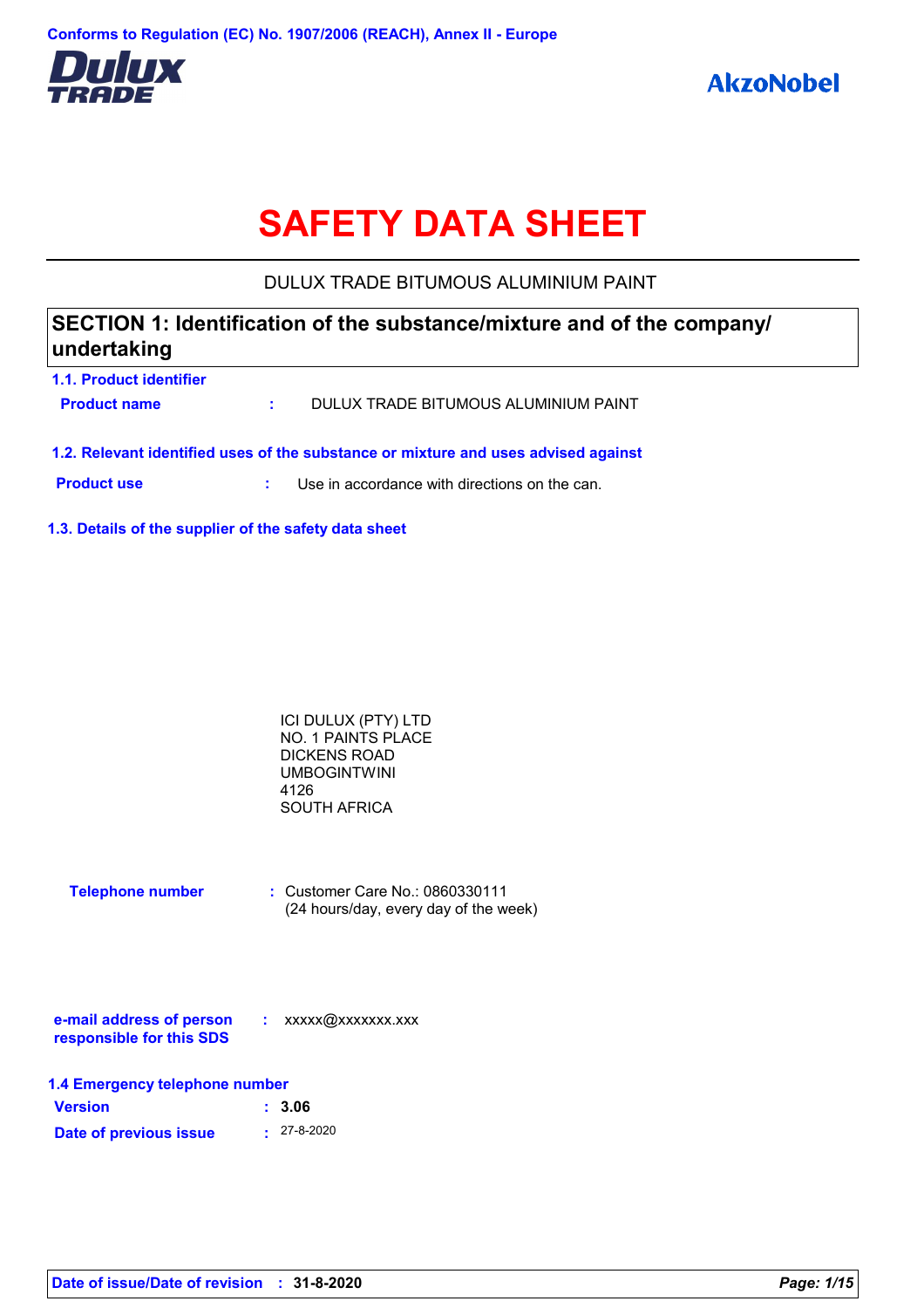### **SECTION 2: Hazards identification**

# **2.1 Classification of the substance or mixture**

**Product definition : Mixture** 

#### **Classification according to Regulation (EC) No. 1272/2008 [CLP/GHS]**

Flam. Liq. 3, H226 STOT SE 3, H336 STOT RE 2, H373 Aquatic Chronic 2, H411

The product is classified as hazardous according to Regulation (EC) 1272/2008 as amended.

| <b>Ingredients of unknown</b><br>toxicity |         |
|-------------------------------------------|---------|
| <b>Ingredients of unknown</b>             | $: 0\%$ |

#### **ecotoxicity**

See Section 11 for more detailed information on health effects and symptoms. See Section 16 for the full text of the H statements declared above.

|  | <b>2.2 Label elements</b> |  |
|--|---------------------------|--|
|  |                           |  |

| <b>Hazard pictograms</b>                                                                                                                                        |                                                                                                                                                                                                                            |
|-----------------------------------------------------------------------------------------------------------------------------------------------------------------|----------------------------------------------------------------------------------------------------------------------------------------------------------------------------------------------------------------------------|
| <b>Signal word</b>                                                                                                                                              | : Warning                                                                                                                                                                                                                  |
| <b>Hazard statements</b>                                                                                                                                        | : H226 - Flammable liquid and vapour.<br>H336 - May cause drowsiness or dizziness.<br>H373 - May cause damage to organs through prolonged or repeated exposure.<br>H411 - Toxic to aquatic life with long lasting effects. |
| <b>Precautionary statements</b>                                                                                                                                 |                                                                                                                                                                                                                            |
| <b>General</b>                                                                                                                                                  | : P102 - Keep out of reach of children.<br>P101 - If medical advice is needed, have product container or label at hand.                                                                                                    |
| <b>Prevention</b>                                                                                                                                               | : P210 - Keep away from heat, hot surfaces, sparks, open flames and other ignition<br>sources. No smoking.<br>P233 - Keep container tightly closed.<br>P260 - Do not breathe vapour.                                       |
| <b>Response</b>                                                                                                                                                 | : P304 + P340 - IF INHALED: Remove person to fresh air and keep comfortable for<br>breathing.<br>P312 - Call a POISON CENTER or doctor/physician if you feel unwell.                                                       |
| <b>Storage</b>                                                                                                                                                  | : P235 - Keep cool.                                                                                                                                                                                                        |
| <b>Disposal</b>                                                                                                                                                 | : P501 - Dispose of contents and container in accordance with all local, regional,<br>national or international regulations.                                                                                               |
| <b>Hazardous ingredients</b>                                                                                                                                    | : Naphtha (petroleum), hydrodesulfurized heavy<br>Naphtha (petroleum), hydrodesulfurized heavy                                                                                                                             |
| <b>Supplemental label</b><br>elements                                                                                                                           | : Contains cobalt bis(2-ethylhexanoate) and butanone oxime. May produce an<br>allergic reaction.                                                                                                                           |
| <b>Annex XVII - Restrictions</b><br>on the manufacture,<br>placing on the market and<br>use of certain dangerous<br>substances, mixtures and<br><b>articles</b> | : Not applicable.                                                                                                                                                                                                          |
| <b>Special packaging requirements</b>                                                                                                                           |                                                                                                                                                                                                                            |
| <b>Containers to be fitted</b><br>with child-resistant<br>fastenings                                                                                            | : Not applicable.                                                                                                                                                                                                          |
| <b>Tactile warning of danger</b>                                                                                                                                | : Yes, applicable.                                                                                                                                                                                                         |

#### **2.3 Other hazards**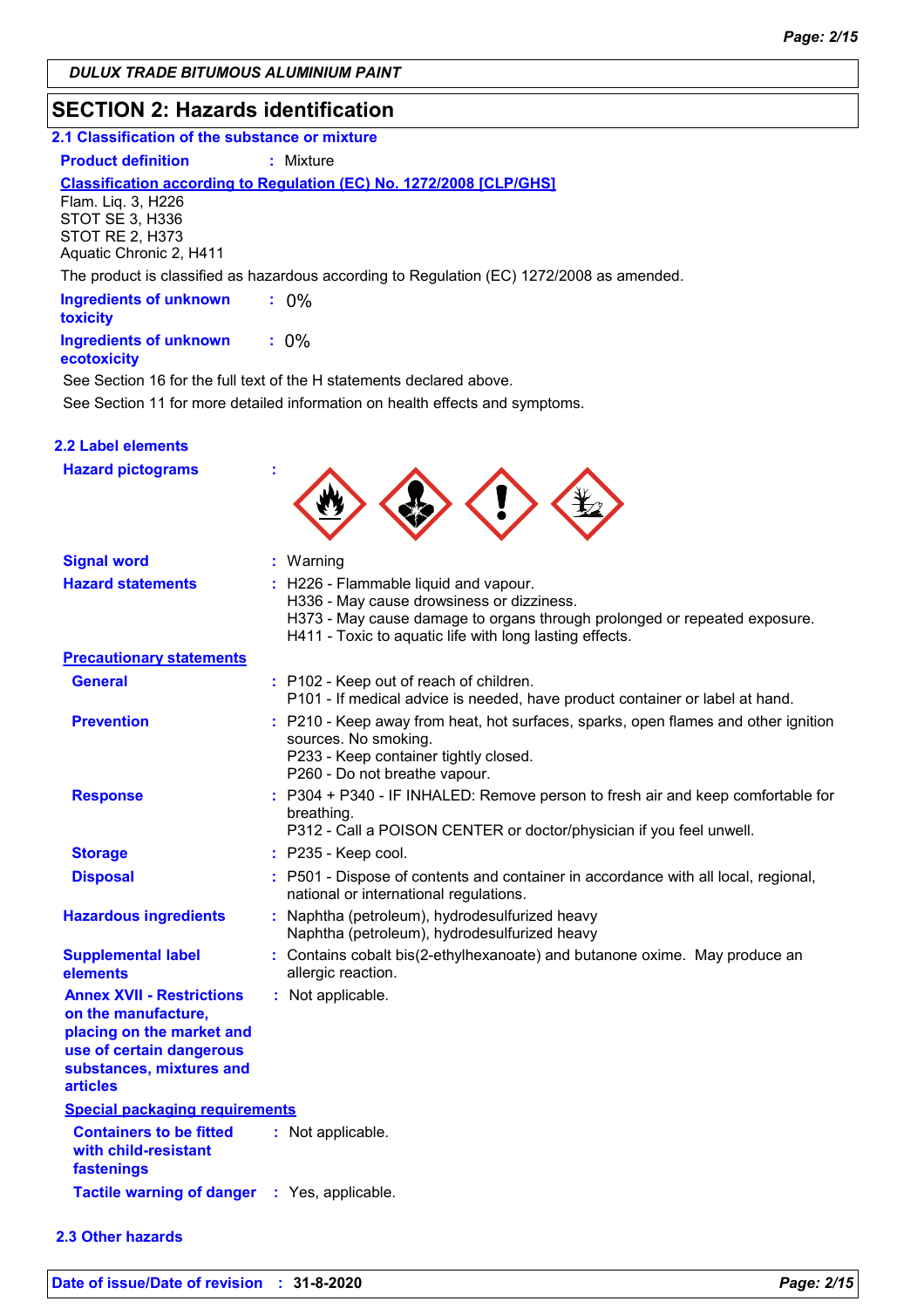### **SECTION 2: Hazards identification**

**Other hazards which do : not result in classification** : None known.

### **SECTION 3: Composition/information on ingredients**

| <b>3.2 Mixtures</b>                                           | ŧ.<br>Mixture                                                                              |               |                                                                                                                                                                                                                 |             |
|---------------------------------------------------------------|--------------------------------------------------------------------------------------------|---------------|-----------------------------------------------------------------------------------------------------------------------------------------------------------------------------------------------------------------|-------------|
| <b>Product/ingredient name</b>                                | <b>Identifiers</b>                                                                         | $\frac{9}{6}$ | <b>Regulation (EC) No.</b><br>1272/2008 [CLP]                                                                                                                                                                   | <b>Type</b> |
| Naphtha (petroleum),<br>hydrodesulfurized heavy               | EC: 265-185-4<br>CAS: 64742-82-1                                                           | ≥10 - ≤20     | Flam. Liq. 3, H226<br>STOT SE 3, H336<br>STOT RE 2, H373 (respiratory system)<br>Asp. Tox. 1, H304<br>Aquatic Chronic 2, H411                                                                                   | $[1]$       |
| Naphtha (petroleum),<br>hydrodesulfurized heavy               | REACH #:<br>01-2119458049-33<br>EC: 265-185-4<br>CAS: 64742-82-1<br>Index:<br>649-330-00-2 | ≤10           | Flam. Liq. 3, H226<br>STOT SE 3, H336<br>Asp. Tox. 1, H304<br>Aquatic Chronic 2, H411<br><b>EUH066</b>                                                                                                          | $[1]$       |
| Hydrocarbons, C9, aromatics                                   | REACH #:<br>01-2119455851-35                                                               | ¦≤9,4         | Flam. Liq. 3, H226<br>STOT SE 3, H335<br>STOT SE 3, H336<br>Asp. Tox. 1, H304<br>Aquatic Chronic 2, H411<br><b>EUH066</b>                                                                                       | $[1]$       |
| Reaction Mass of<br>Ethylbenzene and M-Xylene<br>and P-Xylene | REACH #:<br>01-2119488216-32                                                               | ≰9,3          | Flam. Liq. 3, H226<br>Acute Tox. 4, H312<br>Acute Tox. 4, H332<br>Skin Irrit. 2, H315<br>Eye Irrit. 2, H319<br><b>STOT SE 3, H335</b><br><b>STOT RE 2, H373</b><br>Asp. Tox. 1, H304<br>Aquatic Chronic 3, H412 | $[1]$       |
| cobalt bis(2-ethylhexanoate)                                  | EC: 205-250-6<br>CAS: 136-52-7                                                             | ≰0,3          | Eye Irrit. 2, H319<br>Skin Sens. 1, H317<br>Repr. 2, H361f (Fertility) (oral)<br>Aquatic Acute 1, H400 (M=1)<br>Aquatic Chronic 3, H412                                                                         | $[1]$       |
| Methyl ethyl ketoxime                                         | REACH #:<br>01-2119539477-28<br>EC: 202-496-6<br>CAS: 96-29-7<br>Index:<br>616-014-00-0    | ∣≤0,3         | Acute Tox. 4, H312<br>Eye Dam. 1, H318<br>Skin Sens. 1, H317<br>Carc. 2, H351                                                                                                                                   | $[1]$       |
| mesitylene                                                    | EC: 203-604-4<br>CAS: 108-67-8<br>Index:<br>601-025-00-5                                   | ∣≤0,1         | Flam. Liq. 3, H226<br><b>STOT SE 3, H335</b><br>Aquatic Chronic 2, H411<br>See Section 16 for<br>the full text of the H<br>statements declared<br>above.                                                        | [1] [2]     |

There are no additional ingredients present which, within the current knowledge of the supplier and in the concentrations applicable, are classified as hazardous to health or the environment, are PBTs, vPvBs or Substances of equivalent concern, or have been assigned a workplace exposure limit and hence require reporting in this section. **Type**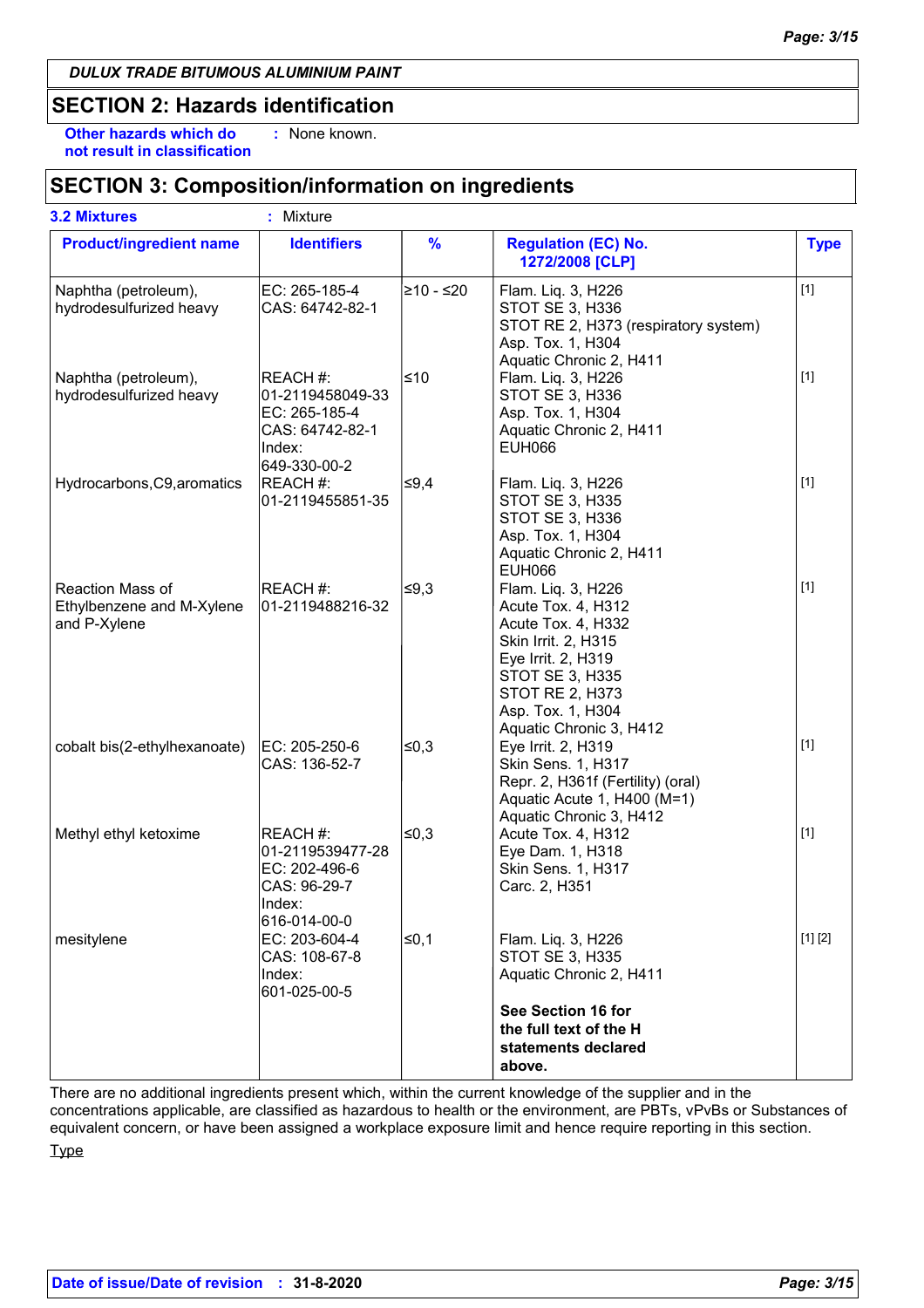### **SECTION 3: Composition/information on ingredients**

[1] Substance classified with a health or environmental hazard

[2] Substance with a workplace exposure limit

[3] Substance meets the criteria for PBT according to Regulation (EC) No. 1907/2006, Annex XIII

[4] Substance meets the criteria for vPvB according to Regulation (EC) No. 1907/2006, Annex XIII

[5] Substance of equivalent concern

[6] Additional disclosure due to company policy

Occupational exposure limits, if available, are listed in Section 8.

### **SECTION 4: First aid measures**

#### **4.1 Description of first aid measures**

| <b>General</b>                    | : In all cases of doubt, or when symptoms persist, seek medical attention. Never give<br>anything by mouth to an unconscious person. If unconscious, place in recovery<br>position and seek medical advice.                                                                                                             |
|-----------------------------------|-------------------------------------------------------------------------------------------------------------------------------------------------------------------------------------------------------------------------------------------------------------------------------------------------------------------------|
| Eye contact                       | : Remove contact lenses, irrigate copiously with clean, fresh water, holding the<br>eyelids apart for at least 10 minutes and seek immediate medical advice.                                                                                                                                                            |
| <b>Inhalation</b>                 | : Remove to fresh air. Keep person warm and at rest. If not breathing, if breathing is<br>irregular or if respiratory arrest occurs, provide artificial respiration or oxygen by<br>trained personnel.                                                                                                                  |
| <b>Skin contact</b>               | : Remove contaminated clothing and shoes. Wash skin thoroughly with soap and<br>water or use recognised skin cleanser. Do NOT use solvents or thinners.                                                                                                                                                                 |
| <b>Ingestion</b>                  | : If swallowed, seek medical advice immediately and show the container or label.<br>Keep person warm and at rest. Do NOT induce vomiting.                                                                                                                                                                               |
| <b>Protection of first-aiders</b> | : No action shall be taken involving any personal risk or without suitable training. If it<br>is suspected that fumes are still present, the rescuer should wear an appropriate<br>mask or self-contained breathing apparatus. It may be dangerous to the person<br>providing aid to give mouth-to-mouth resuscitation. |

#### **4.2 Most important symptoms and effects, both acute and delayed**

There are no data available on the mixture itself. The mixture has been assessed following the conventional method of the CLP Regulation (EC) No 1272/2008 and is classified for toxicological properties accordingly. See Sections 2 and 3 for details.

Exposure to component solvent vapour concentrations in excess of the stated occupational exposure limit may result in adverse health effects such as mucous membrane and respiratory system irritation and adverse effects on the kidneys, liver and central nervous system. Symptoms and signs include headache, dizziness, fatigue, muscular weakness, drowsiness and, in extreme cases, loss of consciousness.

Solvents may cause some of the above effects by absorption through the skin. Repeated or prolonged contact with the mixture may cause removal of natural fat from the skin, resulting in non-allergic contact dermatitis and absorption through the skin.

If splashed in the eyes, the liquid may cause irritation and reversible damage.

Ingestion may cause nausea, diarrhea and vomiting.

This takes into account, where known, delayed and immediate effects and also chronic effects of components from short-term and long-term exposure by oral, inhalation and dermal routes of exposure and eye contact.

Contains cobalt bis(2-ethylhexanoate), butanone oxime. May produce an allergic reaction.

#### **4.3 Indication of any immediate medical attention and special treatment needed**

| <b>Notes to physician</b>  | : Treat symptomatically. Contact poison treatment specialist immediately if large<br>quantities have been ingested or inhaled. |
|----------------------------|--------------------------------------------------------------------------------------------------------------------------------|
| <b>Specific treatments</b> | No specific treatment.                                                                                                         |

See toxicological information (Section 11)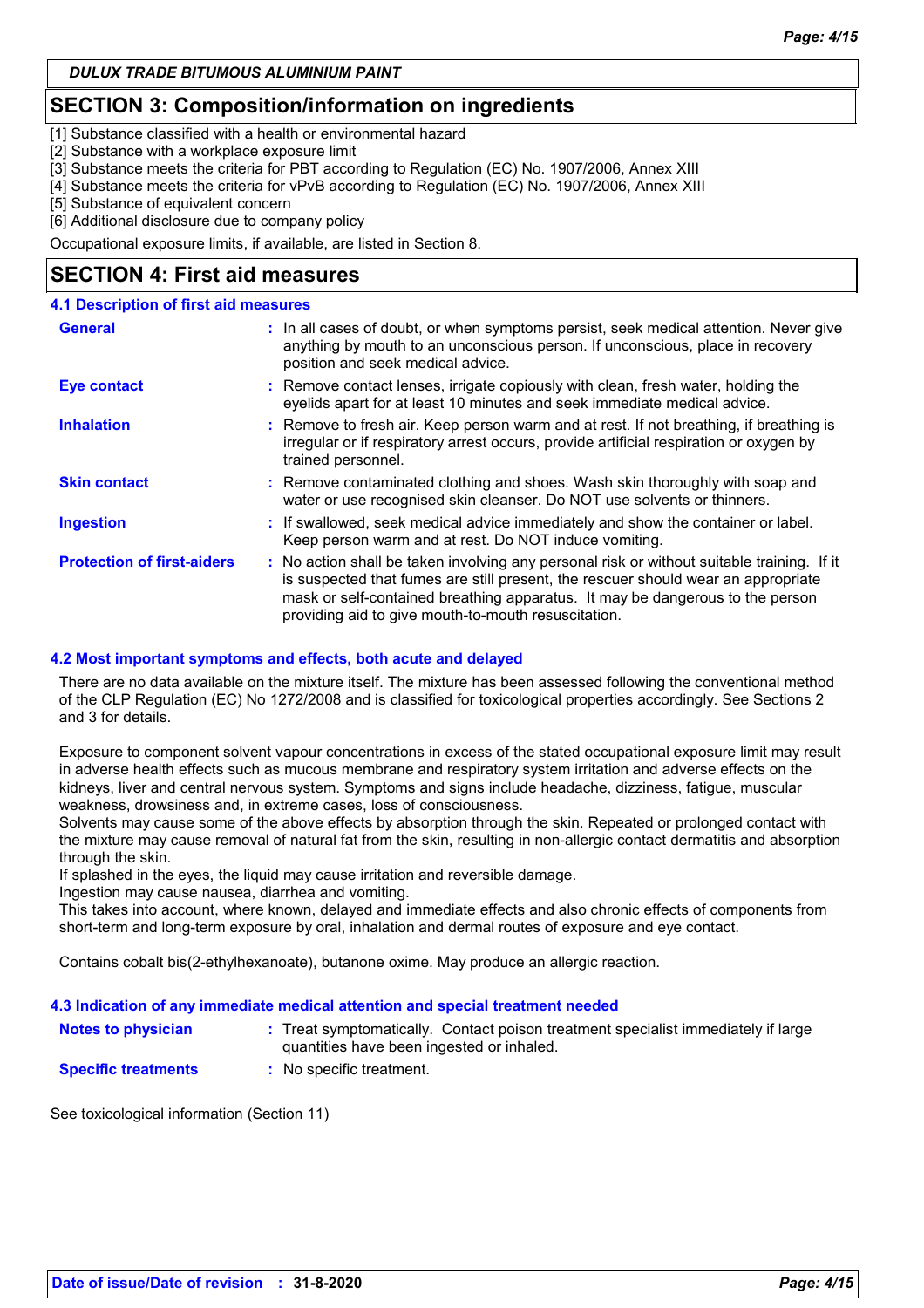### **SECTION 5: Firefighting measures**

| <b>Suitable extinguishing</b><br>: Recommended: alcohol-resistant foam, $CO2$ , powders, water spray.<br><b>Unsuitable extinguishing</b><br>: Do not use water jet.<br>media<br>5.2 Special hazards arising from the substance or mixture<br><b>Hazards from the</b><br>: Fire will produce dense black smoke. Exposure to decomposition products may<br>cause a health hazard.<br><b>Hazardous combustion</b><br>: Decomposition products may include the following materials: carbon monoxide,<br>carbon dioxide, smoke, oxides of nitrogen.<br>products<br><b>Special protective actions</b><br>drains or watercourses.<br>: Appropriate breathing apparatus may be required.<br><b>Special protective</b><br>equipment for fire-fighters |                                    |                                                                                         |
|----------------------------------------------------------------------------------------------------------------------------------------------------------------------------------------------------------------------------------------------------------------------------------------------------------------------------------------------------------------------------------------------------------------------------------------------------------------------------------------------------------------------------------------------------------------------------------------------------------------------------------------------------------------------------------------------------------------------------------------------|------------------------------------|-----------------------------------------------------------------------------------------|
|                                                                                                                                                                                                                                                                                                                                                                                                                                                                                                                                                                                                                                                                                                                                              | 5.1 Extinguishing media            |                                                                                         |
|                                                                                                                                                                                                                                                                                                                                                                                                                                                                                                                                                                                                                                                                                                                                              | media                              |                                                                                         |
|                                                                                                                                                                                                                                                                                                                                                                                                                                                                                                                                                                                                                                                                                                                                              |                                    |                                                                                         |
|                                                                                                                                                                                                                                                                                                                                                                                                                                                                                                                                                                                                                                                                                                                                              |                                    |                                                                                         |
|                                                                                                                                                                                                                                                                                                                                                                                                                                                                                                                                                                                                                                                                                                                                              | substance or mixture               |                                                                                         |
|                                                                                                                                                                                                                                                                                                                                                                                                                                                                                                                                                                                                                                                                                                                                              |                                    |                                                                                         |
|                                                                                                                                                                                                                                                                                                                                                                                                                                                                                                                                                                                                                                                                                                                                              | <b>5.3 Advice for firefighters</b> |                                                                                         |
|                                                                                                                                                                                                                                                                                                                                                                                                                                                                                                                                                                                                                                                                                                                                              | for fire-fighters                  | : Cool closed containers exposed to fire with water. Do not release runoff from fire to |
|                                                                                                                                                                                                                                                                                                                                                                                                                                                                                                                                                                                                                                                                                                                                              |                                    |                                                                                         |

### **SECTION 6: Accidental release measures**

|                                                                | 6.1 Personal precautions, protective equipment and emergency procedures                                                                                                                                                                                                            |
|----------------------------------------------------------------|------------------------------------------------------------------------------------------------------------------------------------------------------------------------------------------------------------------------------------------------------------------------------------|
| For non-emergency<br>personnel                                 | : Exclude sources of ignition and ventilate the area. Avoid breathing vapour or mist.<br>Refer to protective measures listed in sections 7 and 8.                                                                                                                                  |
| For emergency responders                                       | : If specialised clothing is required to deal with the spillage, take note of any<br>information in Section 8 on suitable and unsuitable materials. See also the<br>information in "For non-emergency personnel".                                                                  |
| <b>6.2 Environmental</b><br>precautions                        | : Do not allow to enter drains or watercourses. If the product contaminates lakes,<br>rivers, or sewers, inform the appropriate authorities in accordance with local<br>regulations.                                                                                               |
| 6.3 Methods and material<br>for containment and<br>cleaning up | : Contain and collect spillage with non-combustible, absorbent material e.g. sand,<br>earth, vermiculite or diatomaceous earth and place in container for disposal<br>according to local regulations (see Section 13). Preferably clean with a detergent.<br>Avoid using solvents. |
| 6.4 Reference to other<br><b>sections</b>                      | : See Section 1 for emergency contact information.<br>See Section 8 for information on appropriate personal protective equipment.<br>See Section 13 for additional waste treatment information.                                                                                    |

### **SECTION 7: Handling and storage**

The information in this section contains generic advice and guidance. The list of Identified Uses in Section 1 should be consulted for any available use-specific information provided in the Exposure Scenario(s).

| <b>7.1 Precautions for safe</b><br>handling | : Prevent the creation of flammable or explosive concentrations of vapours in air and<br>avoid vapour concentrations higher than the occupational exposure limits.<br>In addition, the product should only be used in areas from which all naked lights and<br>other sources of ignition have been excluded. Electrical equipment should be<br>protected to the appropriate standard.<br>Mixture may charge electrostatically: always use earthing leads when transferring<br>from one container to another.<br>Operators should wear antistatic footwear and clothing and floors should be of the<br>conducting type.<br>Keep away from heat, sparks and flame. No sparking tools should be used.<br>Avoid contact with skin and eyes. Avoid the inhalation of dust, particulates, spray or<br>mist arising from the application of this mixture. Avoid inhalation of dust from<br>sanding.<br>Eating, drinking and smoking should be prohibited in areas where this material is |
|---------------------------------------------|-----------------------------------------------------------------------------------------------------------------------------------------------------------------------------------------------------------------------------------------------------------------------------------------------------------------------------------------------------------------------------------------------------------------------------------------------------------------------------------------------------------------------------------------------------------------------------------------------------------------------------------------------------------------------------------------------------------------------------------------------------------------------------------------------------------------------------------------------------------------------------------------------------------------------------------------------------------------------------------|
|                                             |                                                                                                                                                                                                                                                                                                                                                                                                                                                                                                                                                                                                                                                                                                                                                                                                                                                                                                                                                                                   |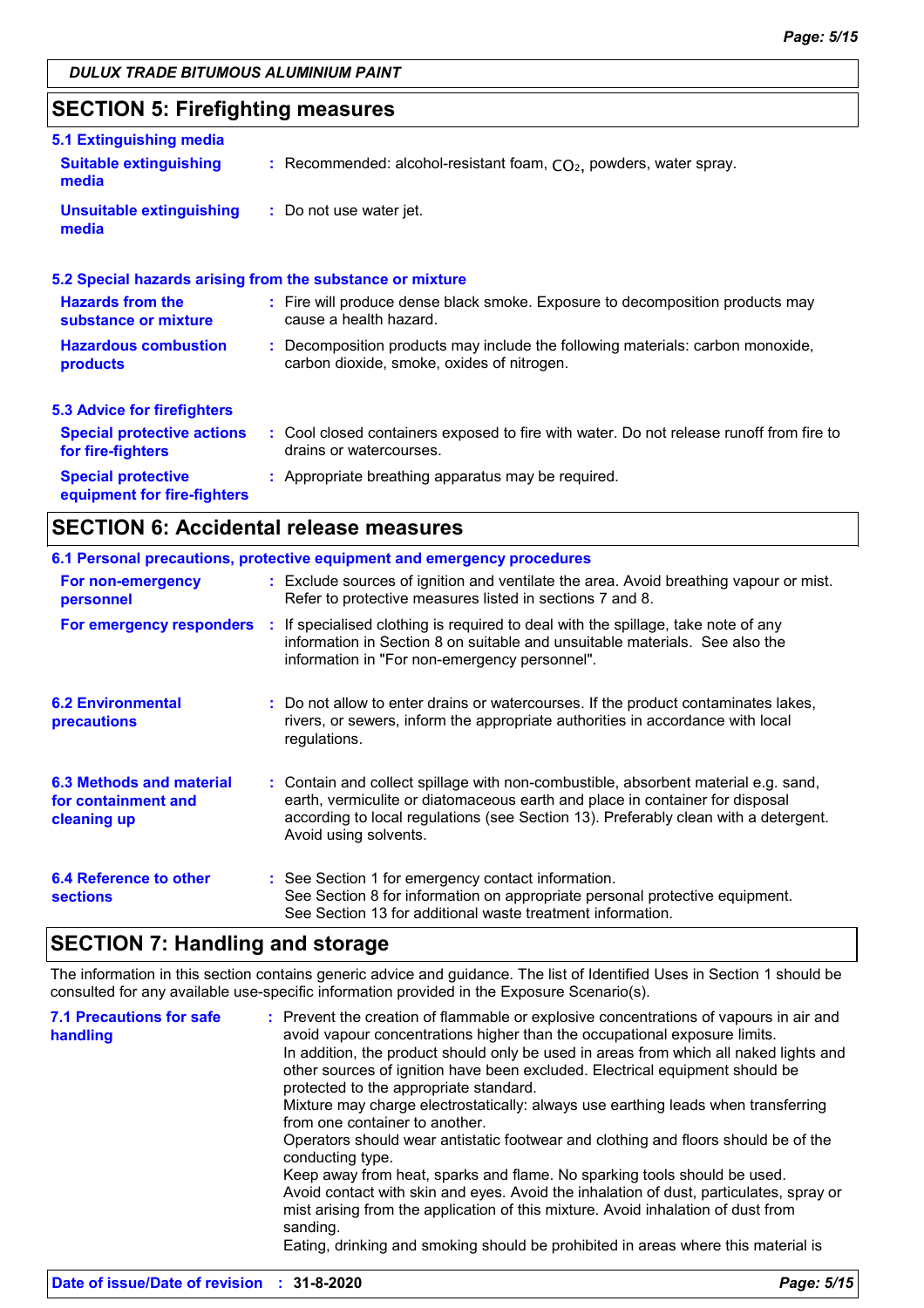### **SECTION 7: Handling and storage**

handled, stored and processed.

Put on appropriate personal protective equipment (see Section 8). Never use pressure to empty. Container is not a pressure vessel. Always keep in containers made from the same material as the original one. Comply with the health and safety at work laws. Do not allow to enter drains or watercourses. **Information on fire and explosion protection** Vapours are heavier than air and may spread along floors. Vapours may form explosive mixtures with air.

When operators, whether spraying or not, have to work inside the spray booth, ventilation is unlikely to be sufficient to control particulates and solvent vapour in all cases. In such circumstances they should wear a compressed air-fed respirator during the spraying process and until such time as the particulates and solvent vapour concentration has fallen below the exposure limits.

#### **7.2 Conditions for safe storage, including any incompatibilities**

Store in accordance with local regulations.

#### **Notes on joint storage**

Keep away from: oxidising agents, strong alkalis, strong acids.

**Additional information on storage conditions**

Observe label precautions. Store in a dry, cool and well-ventilated area. Keep away from heat and direct sunlight. Keep away from sources of ignition. No smoking. Prevent unauthorised access. Containers that have been opened must be carefully resealed and kept upright to prevent leakage.

| 7.3 Specific end use(s)                               |                  |
|-------------------------------------------------------|------------------|
| <b>Recommendations</b>                                | : Not available. |
| <b>Industrial sector specific</b><br><b>solutions</b> | : Not available. |

### **SECTION 8: Exposure controls/personal protection**

The information in this section contains generic advice and guidance. Information is provided based on typical anticipated uses of the product. Additional measures might be required for bulk handling or other uses that could significantly increase worker exposure or environmental releases.

#### **8.1 Control parameters**

**Occupational exposure limits**

| <b>Product/ingredient name</b>              |           | <b>Exposure limit values</b>                                                                                                                                                                                                                                                                                                                                                                                                                                                                                                                                                                                                                                                                                                                                                                                                                                                                                                                                                                                        |  |  |
|---------------------------------------------|-----------|---------------------------------------------------------------------------------------------------------------------------------------------------------------------------------------------------------------------------------------------------------------------------------------------------------------------------------------------------------------------------------------------------------------------------------------------------------------------------------------------------------------------------------------------------------------------------------------------------------------------------------------------------------------------------------------------------------------------------------------------------------------------------------------------------------------------------------------------------------------------------------------------------------------------------------------------------------------------------------------------------------------------|--|--|
| mesitylene                                  |           | EU OEL (Europe, 2/2017). Notes: list of indicative occupational<br>exposure limit values<br>TWA: 20 ppm 8 hours.<br>TWA: 100 mg/m <sup>3</sup> 8 hours.                                                                                                                                                                                                                                                                                                                                                                                                                                                                                                                                                                                                                                                                                                                                                                                                                                                             |  |  |
| <b>Recommended monitoring</b><br>procedures | required. | If this product contains ingredients with exposure limits, personal, workplace<br>atmosphere or biological monitoring may be required to determine the effectiveness<br>of the ventilation or other control measures and/or the necessity to use respiratory<br>protective equipment. Reference should be made to monitoring standards, such as<br>the following: European Standard EN 689 (Workplace atmospheres - Guidance for<br>the assessment of exposure by inhalation to chemical agents for comparison with<br>limit values and measurement strategy) European Standard EN 14042 (Workplace<br>atmospheres - Guide for the application and use of procedures for the assessment<br>of exposure to chemical and biological agents) European Standard EN 482<br>(Workplace atmospheres - General requirements for the performance of procedures<br>for the measurement of chemical agents) Reference to national guidance<br>documents for methods for the determination of hazardous substances will also be |  |  |
| <b>DNELS/DMELS</b>                          |           |                                                                                                                                                                                                                                                                                                                                                                                                                                                                                                                                                                                                                                                                                                                                                                                                                                                                                                                                                                                                                     |  |  |

No DNELs/DMELs available.

#### **PNECs**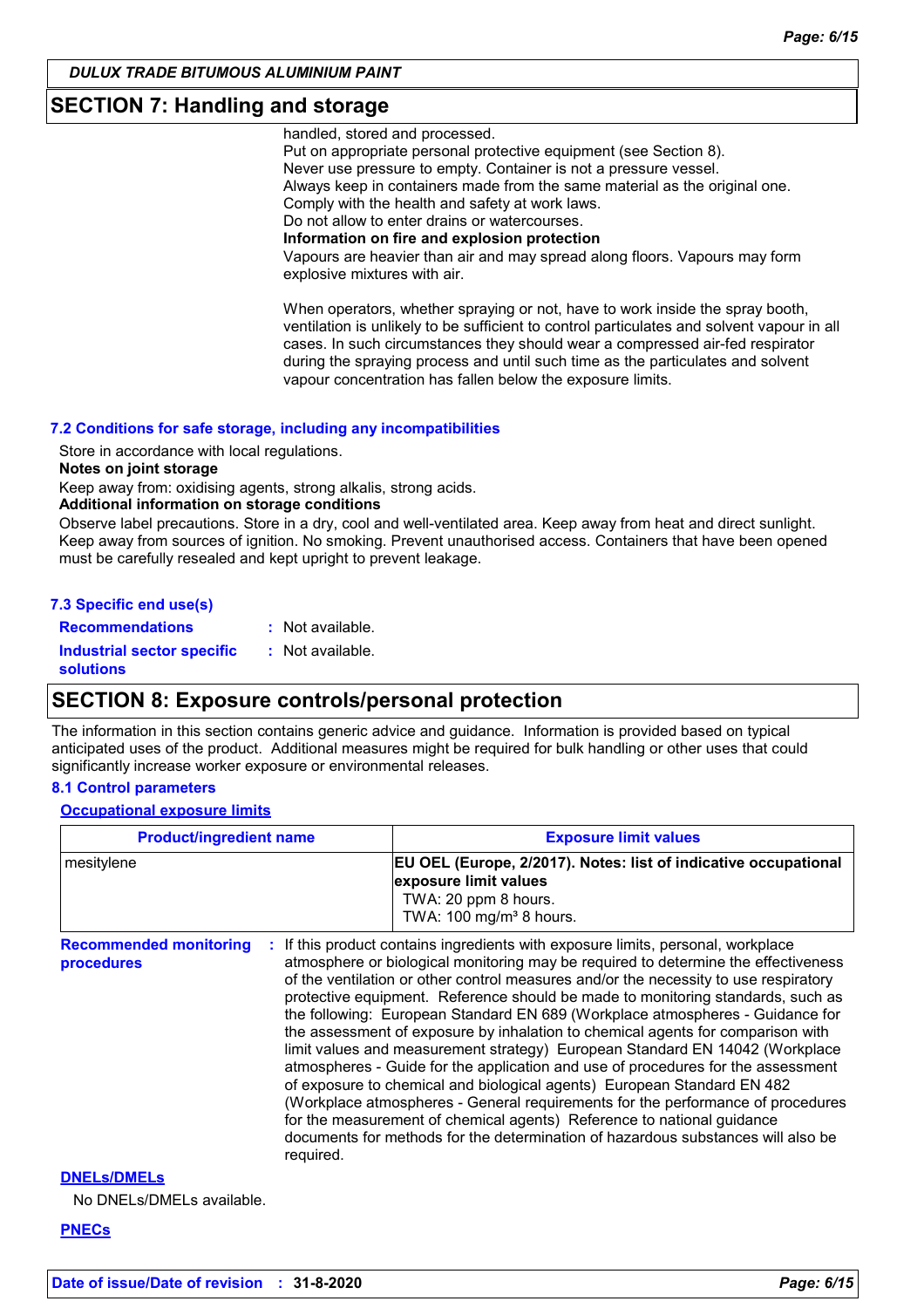# **SECTION 8: Exposure controls/personal protection**

### No PNECs available

| <b>8.2 Exposure controls</b>               |                                                                                                                                                                                                                                                                                                                                                                                                                                                                                                                                                                                                                                                                                         |
|--------------------------------------------|-----------------------------------------------------------------------------------------------------------------------------------------------------------------------------------------------------------------------------------------------------------------------------------------------------------------------------------------------------------------------------------------------------------------------------------------------------------------------------------------------------------------------------------------------------------------------------------------------------------------------------------------------------------------------------------------|
| <b>Appropriate engineering</b><br>controls | : Provide adequate ventilation. Where reasonably practicable, this should be<br>achieved by the use of local exhaust ventilation and good general extraction. If<br>these are not sufficient to maintain concentrations of particulates and solvent<br>vapours below the OEL, suitable respiratory protection must be worn.                                                                                                                                                                                                                                                                                                                                                             |
| <b>Individual protection measures</b>      |                                                                                                                                                                                                                                                                                                                                                                                                                                                                                                                                                                                                                                                                                         |
| <b>Hygiene measures</b>                    | : Wash hands, forearms and face thoroughly after handling chemical products, before<br>eating, smoking and using the lavatory and at the end of the working period.<br>Appropriate techniques should be used to remove potentially contaminated clothing.<br>Wash contaminated clothing before reusing. Ensure that eyewash stations and<br>safety showers are close to the workstation location.                                                                                                                                                                                                                                                                                       |
| <b>Eye/face protection</b>                 | : Use safety eyewear designed to protect against splash of liquids.                                                                                                                                                                                                                                                                                                                                                                                                                                                                                                                                                                                                                     |
| <b>Skin protection</b>                     |                                                                                                                                                                                                                                                                                                                                                                                                                                                                                                                                                                                                                                                                                         |
| <b>Hand protection</b>                     |                                                                                                                                                                                                                                                                                                                                                                                                                                                                                                                                                                                                                                                                                         |
| <b>Gloves</b>                              | : When prolonged or frequently repeated contact may occur, a glove with a protection<br>class of 6 (breakthrough time >480 minutes according to EN374) is recommended.<br>Recommended gloves: Viton ® or Nitrile, thickness ≥ 0.38 mm.<br>When only brief contact is expected, a glove with protection class of 2 or higher<br>(breakthrough time > 30 minutes according to EN374) is recommended.<br>Recommended gloves: Nitrile, thickness ≥ 0.12 mm.<br>Gloves should be replaced regularly and if there is any sign of damage to the glove<br>material.                                                                                                                             |
|                                            | The performance or effectiveness of the glove may be reduced by physical/chemical<br>damage and poor maintenance.                                                                                                                                                                                                                                                                                                                                                                                                                                                                                                                                                                       |
| <b>Body protection</b>                     | : Personnel should wear antistatic clothing made of natural fibres or of high-<br>temperature-resistant synthetic fibres.                                                                                                                                                                                                                                                                                                                                                                                                                                                                                                                                                               |
| <b>Other skin protection</b>               | : Appropriate footwear and any additional skin protection measures should be<br>selected based on the task being performed and the risks involved and should be<br>approved by a specialist before handling this product.                                                                                                                                                                                                                                                                                                                                                                                                                                                               |
| <b>Respiratory protection</b>              | : If workers are exposed to concentrations above the exposure limit, they must use<br>appropriate, certified respirators.                                                                                                                                                                                                                                                                                                                                                                                                                                                                                                                                                               |
|                                            | OLD LEAD-BASED PAINTS:                                                                                                                                                                                                                                                                                                                                                                                                                                                                                                                                                                                                                                                                  |
|                                            | When surfaces are to be prepared for painting, account should be taken of the age<br>of the property and the possibility that lead-pigmented paint might be present. There<br>is a possibility that ingestion or inhalation of scrapings or dust arising from the<br>preparation work could cause health effects. As a working rule you should assume<br>that this will be the case if the age of the property is pre 1960.                                                                                                                                                                                                                                                             |
|                                            | Where possible wet sanding or chemical stripping methods should be used with<br>surfaces of this type to avoid the creation of dust. When dry sanding cannot be<br>avoided, and effective local exhaust ventilation is not available, it is recommended<br>that a dust respirator is worn, that is approved for use with lead dusts, and its type<br>selected on the basis of the COSHH assessment, taking into account the<br>Workplace Exposure Limit for lead in air. Furthermore, steps should be taken to<br>ensure containment of the dusts created, and that all practicable measures are<br>taken to clean up thoroughly all deposits of dusts in and around the affected area. |
|                                            | Respiratory protection in case of dust or spray mist formation. (particle filter EN143<br>type P2) Respiratory protection in case of vapour formation. (half mask with<br>combination filter A2-P2 til concentrations of 0,5 Vol%.)                                                                                                                                                                                                                                                                                                                                                                                                                                                     |
|                                            | The current Control of Lead at Work Regulations approved code of practice should<br>be consulted for advice on protective clothing and personal hygiene precautions.<br>Care should also be taken to exclude visitors, members of the household and<br>especially children from the affected area, during the actual work and the<br>subsequent clean up operations. All scrapings, dust, etc. should be disposed of by                                                                                                                                                                                                                                                                 |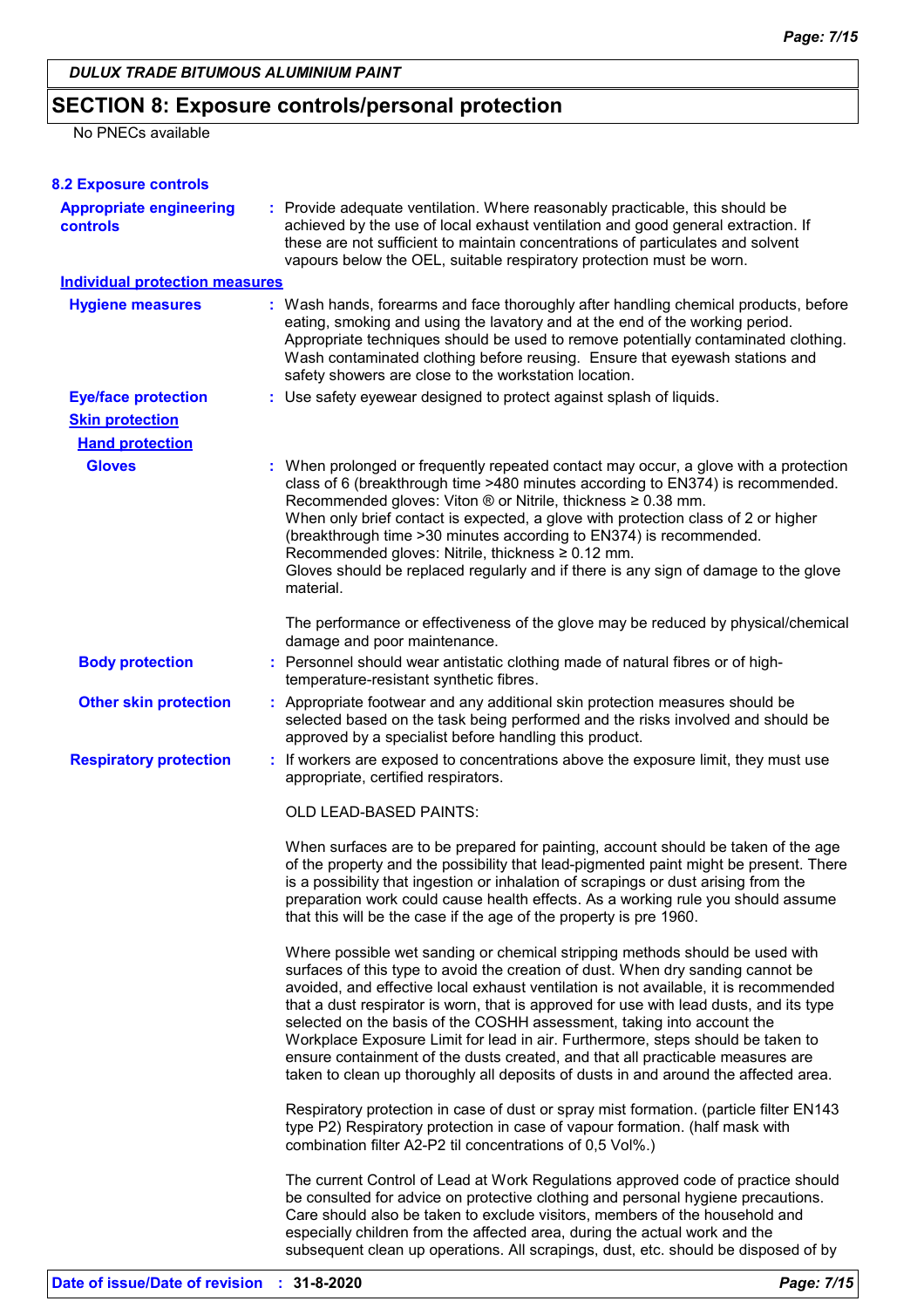### **SECTION 8: Exposure controls/personal protection**

the professional painting contractor as Hazardous Waste.

|                                                  | Extra precautions will also need to be taken when burning off old lead-based paints<br>because fumes containing lead will be produced. It is recommended that a<br>respirator, approved for use with particulate fumes of lead is selected on the basis<br>of the COSHH assessment, taking into account the Workplace Exposure Limit for<br>lead in air. Similar precautions to those given above about sanding should be taken<br>with reference to protective clothing, disposal of scrapings and dusts, and exclusion<br>of other personnel and especially children from the building during actual work and<br>the subsequent clean up operations. |
|--------------------------------------------------|--------------------------------------------------------------------------------------------------------------------------------------------------------------------------------------------------------------------------------------------------------------------------------------------------------------------------------------------------------------------------------------------------------------------------------------------------------------------------------------------------------------------------------------------------------------------------------------------------------------------------------------------------------|
|                                                  | Avoid the inhalation of dust. Wear suitable face mask if dry sanding. Special<br>precautions should be taken during surface preparation of pre-1960s paint surfaces<br>over wood and metal as they may contain harmful lead.                                                                                                                                                                                                                                                                                                                                                                                                                           |
| <b>Environmental exposure</b><br><b>controls</b> | : Do not allow to enter drains or watercourses.                                                                                                                                                                                                                                                                                                                                                                                                                                                                                                                                                                                                        |

# **SECTION 9: Physical and chemical properties**

| 9.1. Information on basic physical and chemical properties         |                                                       |
|--------------------------------------------------------------------|-------------------------------------------------------|
| <b>Appearance</b>                                                  |                                                       |
| <b>Physical state</b>                                              | $:$ Liquid.                                           |
| <b>Colour</b>                                                      | : Various: See label.                                 |
| <b>Odour</b>                                                       | Not available.                                        |
| <b>Odour threshold</b>                                             | Not available.                                        |
| pH                                                                 | Not available.                                        |
| <b>Melting point/freezing point</b>                                | : Not available.                                      |
| Initial boiling point and boiling<br>range                         | : Not available.                                      |
| <b>Flash point</b>                                                 | : Closed cup: 27°C                                    |
| <b>Evaporation rate</b>                                            | : Not available.                                      |
| <b>Upper/lower flammability or</b><br>explosive limits             | : Not available.                                      |
| <b>Vapour pressure</b>                                             | : Not available.                                      |
| <b>Vapour density</b>                                              | : Not available.                                      |
| <b>Relative density</b>                                            | : 0,983                                               |
| <b>Solubility(ies)</b>                                             | : Insoluble in the following materials: cold water.   |
| <b>Partition coefficient: n-octanol/ : Not available.</b><br>water |                                                       |
| <b>Auto-ignition temperature</b>                                   | : Not available.                                      |
| <b>Decomposition temperature</b>                                   | : Not available.                                      |
| <b>Viscosity</b>                                                   | Kinematic (room temperature): 0,67 cm <sup>2</sup> /s |
| <b>Explosive properties</b>                                        | : Not available.                                      |
| <b>Oxidising properties</b>                                        | : Not available.                                      |
| 9.2. Other information                                             |                                                       |
| <b>Solubility in water</b>                                         | : Not available.                                      |
| SECTION 10: Stability and reactivity                               |                                                       |

### **SECTION 10: Stability and reactivity**

| <b>10.1 Reactivity</b>                            | : No specific test data related to reactivity available for this product or its ingredients. |
|---------------------------------------------------|----------------------------------------------------------------------------------------------|
| <b>10.2 Chemical stability</b>                    | : Stable under recommended storage and handling conditions (see Section 7).                  |
| <b>10.3 Possibility of</b><br>hazardous reactions | : Under normal conditions of storage and use, hazardous reactions will not occur.            |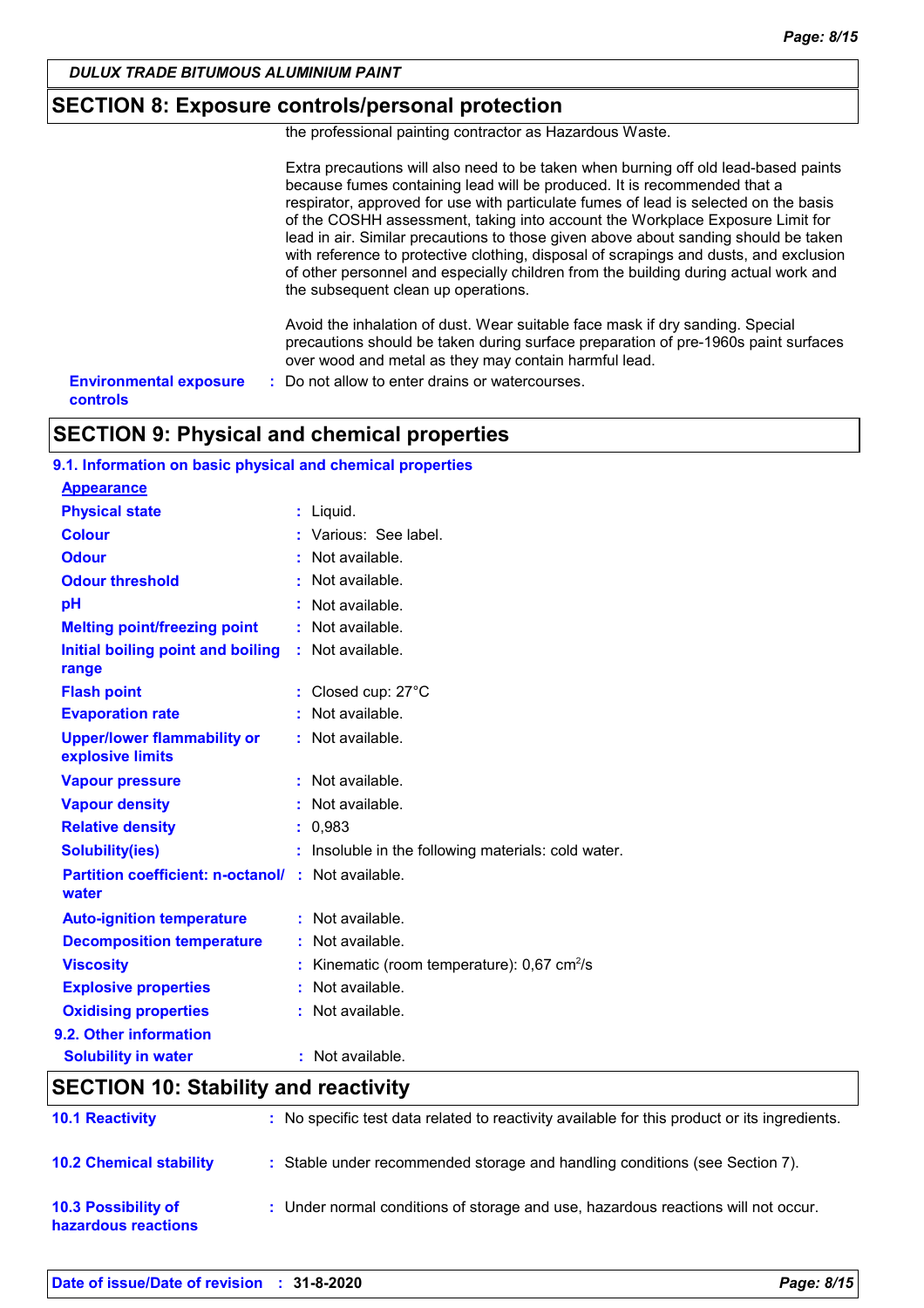### **SECTION 10: Stability and reactivity**

| <b>10.4 Conditions to avoid</b>                 | : When exposed to high temperatures may produce hazardous decomposition<br>products.                                                |
|-------------------------------------------------|-------------------------------------------------------------------------------------------------------------------------------------|
| 10.5 Incompatible materials                     | : Keep away from the following materials to prevent strong exothermic reactions:<br>oxidising agents, strong alkalis, strong acids. |
| <b>10.6 Hazardous</b><br>decomposition products | : Decomposition products may include the following materials: carbon monoxide,<br>carbon dioxide, smoke, oxides of nitrogen.        |

### **SECTION 11: Toxicological information**

#### **11.1 Information on toxicological effects**

There are no data available on the mixture itself. The mixture has been assessed following the conventional method of the CLP Regulation (EC) No 1272/2008 and is classified for toxicological properties accordingly. See Sections 2 and 3 for details.

Exposure to component solvent vapour concentrations in excess of the stated occupational exposure limit may result in adverse health effects such as mucous membrane and respiratory system irritation and adverse effects on the kidneys, liver and central nervous system. Symptoms and signs include headache, dizziness, fatigue, muscular weakness, drowsiness and, in extreme cases, loss of consciousness.

Solvents may cause some of the above effects by absorption through the skin. Repeated or prolonged contact with the mixture may cause removal of natural fat from the skin, resulting in non-allergic contact dermatitis and absorption through the skin.

If splashed in the eyes, the liquid may cause irritation and reversible damage.

Ingestion may cause nausea, diarrhea and vomiting.

This takes into account, where known, delayed and immediate effects and also chronic effects of components from short-term and long-term exposure by oral, inhalation and dermal routes of exposure and eye contact.

Contains cobalt bis(2-ethylhexanoate), butanone oxime. May produce an allergic reaction.

#### **Acute toxicity**

| <b>Product/ingredient name</b>                                  | <b>Result</b>         | <b>Species</b> | <b>Dose</b> | <b>Exposure</b> |
|-----------------------------------------------------------------|-----------------------|----------------|-------------|-----------------|
| l Reaction Mass of<br>Ethylbenzene and M-Xylene<br>and P-Xylene | ILC50 Inhalation Gas. | Rat            | 5000 ppm    | l 4 hours       |
|                                                                 | ILD50 Oral            | Rat            | 4300 mg/kg  |                 |

**Conclusion/Summary :** Not available.

**Acute toxicity estimates**

| <b>Route</b>         | <b>ATE value</b> |  |  |
|----------------------|------------------|--|--|
| Dermal               | 16517,2 mg/kg    |  |  |
| Inhalation (vapours) | 165,2 mg/l       |  |  |

#### **Irritation/Corrosion**

**Sensitisation**

| <b>Product/ingredient name</b>                                | <b>Result</b>            | <b>Species</b> | <b>Score</b>             | <b>Exposure</b>             | <b>Observation</b>       |
|---------------------------------------------------------------|--------------------------|----------------|--------------------------|-----------------------------|--------------------------|
| Reaction Mass of<br>Ethylbenzene and M-Xylene<br>and P-Xylene | Eyes - Mild irritant     | Rabbit         |                          | 87 mg                       |                          |
|                                                               | Eyes - Severe irritant   | Rabbit         |                          | l24 hours 5<br>mg           |                          |
|                                                               | Skin - Mild irritant     | Rat            |                          | 8 hours 60<br>Imicroliters  | $\overline{\phantom{a}}$ |
|                                                               | Skin - Moderate irritant | Rabbit         |                          | 100%                        |                          |
| Methyl ethyl ketoxime                                         | Eyes - Severe irritant   | Rabbit         |                          | 100<br>Imicroliters         |                          |
| mesitylene                                                    | Eyes - Mild irritant     | Rabbit         |                          | l24 hours 500<br>milligrams |                          |
|                                                               | Skin - Moderate irritant | Rabbit         | $\overline{\phantom{0}}$ | 24 hours 20<br>milligrams   |                          |
| <b>Conclusion/Summary</b>                                     | : Not available.         |                |                          |                             |                          |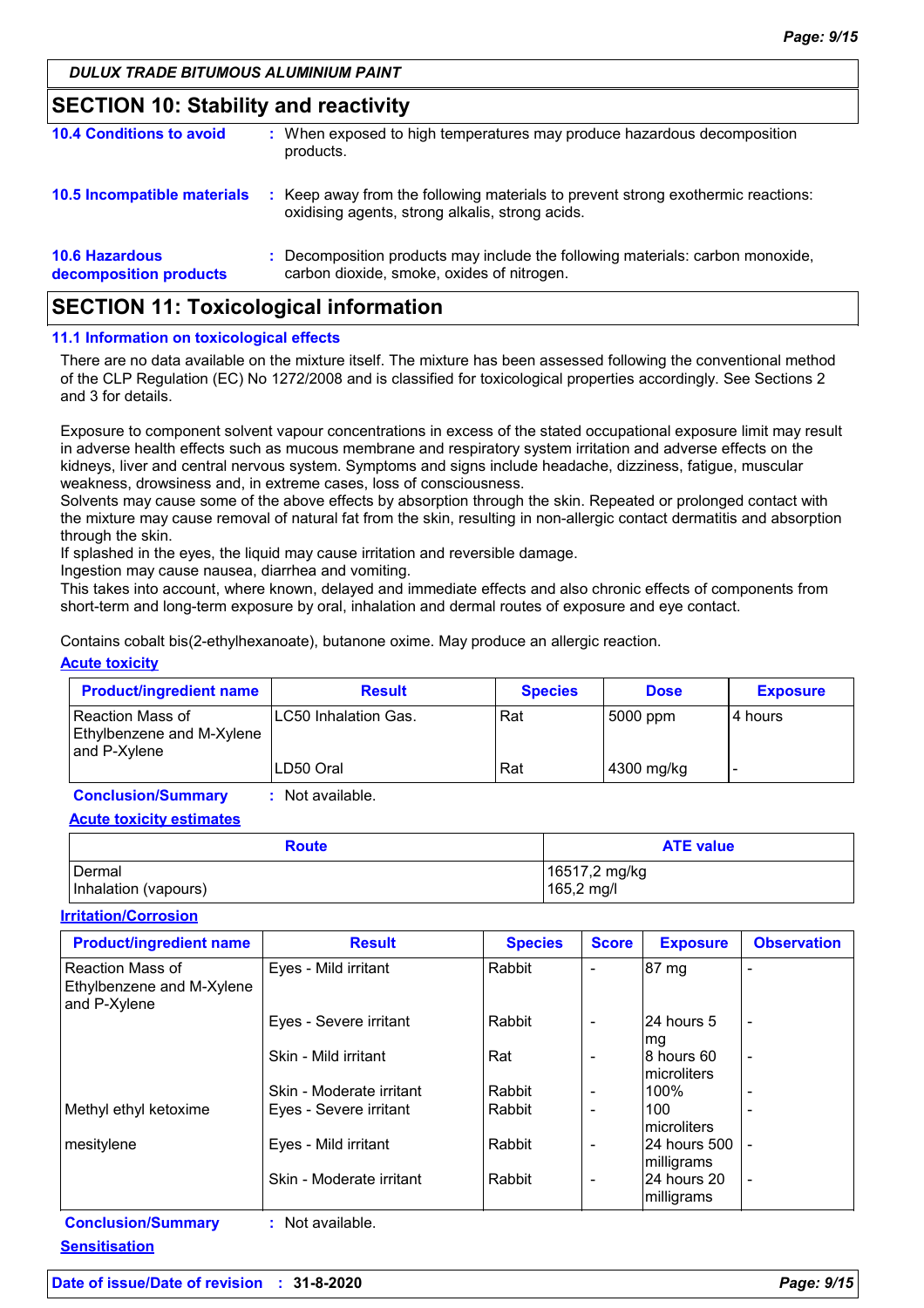### **SECTION 11: Toxicological information**

| <b>Conclusion/Summary</b> | : Not available. |
|---------------------------|------------------|
|---------------------------|------------------|

#### **Mutagenicity Conclusion/Summary :** Not available.

#### **Carcinogenicity**

| <b>Product/ingredient name</b>                                | <b>Result</b>              | <b>Species</b>  | <b>Dose</b>                 | <b>Exposure</b>               |
|---------------------------------------------------------------|----------------------------|-----------------|-----------------------------|-------------------------------|
| Reaction Mass of<br>Ethylbenzene and M-Xylene<br>and P-Xylene | Positive - Inhalation - TC | Mouse           | $<$ 75 ppm                  | 103 weeks; 5<br>days per week |
| <b>Conclusion/Summary</b>                                     | $:$ Not available.         |                 |                             |                               |
| <b>Reproductive toxicity</b>                                  |                            |                 |                             |                               |
| <b>Conclusion/Summary</b>                                     | : Not available.           |                 |                             |                               |
| <b>Teratogenicity</b>                                         |                            |                 |                             |                               |
| <b>Conclusion/Summary</b>                                     | : Not available.           |                 |                             |                               |
| <b>Specific target organ toxicity (single exposure)</b>       |                            |                 |                             |                               |
| <b>Product/ingredient name</b>                                |                            | <b>Category</b> | <b>Route of</b><br>exposure | <b>Target organs</b>          |
|                                                               |                            |                 |                             |                               |

|                                                             |            | exposure        |                                                           |
|-------------------------------------------------------------|------------|-----------------|-----------------------------------------------------------|
| Naphtha (petroleum), hydrodesulfurized heavy                | Category 3 | Not applicable. | Narcotic effects                                          |
| Naphtha (petroleum), hydrodesulfurized heavy                | Category 3 | Not applicable. | Narcotic effects                                          |
| Hydrocarbons, C9, aromatics                                 | Category 3 | Not applicable. | Respiratory tract<br>l irritation and<br>Narcotic effects |
| Reaction Mass of Ethylbenzene and M-Xylene and P-<br>Xylene | Category 3 | Not applicable. | Respiratory tract<br>irritation                           |

#### **Specific target organ toxicity (repeated exposure)**

| <b>Product/ingredient name</b>                                                                              | <b>Category</b>          | <b>Route of</b><br>exposure      | <b>Target organs</b>                 |
|-------------------------------------------------------------------------------------------------------------|--------------------------|----------------------------------|--------------------------------------|
| Naphtha (petroleum), hydrodesulfurized heavy<br>Reaction Mass of Ethylbenzene and M-Xylene and P-<br>Xylene | Category 2<br>Category 2 | Not determined<br>Not determined | respiratory system<br>Not determined |

#### **Aspiration hazard**

| <b>Product/ingredient name</b>                          | <b>Result</b>                         |
|---------------------------------------------------------|---------------------------------------|
| Naphtha (petroleum), hydrodesulfurized heavy            | <b>ASPIRATION HAZARD - Category 1</b> |
| Naphtha (petroleum), hydrodesulfurized heavy            | <b>ASPIRATION HAZARD - Category 1</b> |
| Hydrocarbons, C9, aromatics                             | <b>ASPIRATION HAZARD - Category 1</b> |
| Reaction Mass of Ethylbenzene and M-Xylene and P-Xylene | <b>ASPIRATION HAZARD - Category 1</b> |

#### **Other information :**

: Not available.

### **SECTION 12: Ecological information**

#### **12.1 Toxicity**

There are no data available on the mixture itself. Do not allow to enter drains or watercourses.

The mixture has been assessed following the summation method of the CLP Regulation (EC) No 1272/2008 and is classified for eco-toxicological properties accordingly. See Sections 2 and 3 for details.

| <b>Product/ingredient name</b>                                | <b>Result</b>                                                          | <b>Species</b>                                        | <b>Exposure</b>     |
|---------------------------------------------------------------|------------------------------------------------------------------------|-------------------------------------------------------|---------------------|
| Reaction Mass of<br>Ethylbenzene and M-Xylene<br>and P-Xylene | Acute LC50 8500 µg/l Marine water                                      | Crustaceans - Palaemonetes<br>pugio                   | 48 hours            |
| mesitylene                                                    | Acute LC50 13400 µg/l Fresh water<br>Chronic NOEC 400 µg/l Fresh water | Fish - Pimephales promelas<br>Daphnia - Daphnia magna | 96 hours<br>21 days |
| <b>Conclusion/Summary</b>                                     | : Not available.                                                       |                                                       |                     |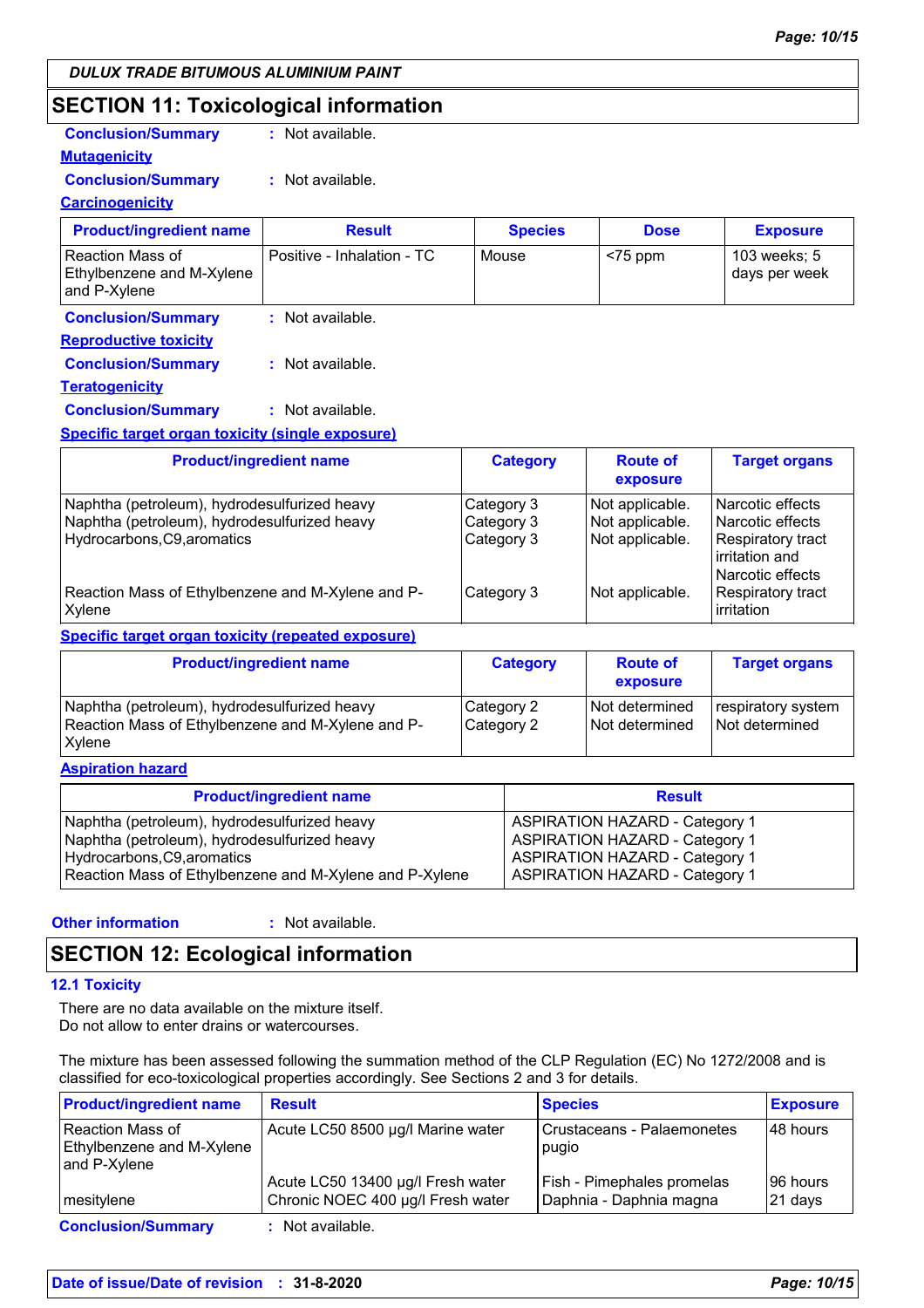### **SECTION 12: Ecological information**

| <b>12.2 Persistence and degradability</b>                                   |                          |                   |                         |
|-----------------------------------------------------------------------------|--------------------------|-------------------|-------------------------|
| <b>Conclusion/Summary</b>                                                   | Not available.           |                   |                         |
| <b>Product/ingredient name</b>                                              | <b>Aquatic half-life</b> | <b>Photolysis</b> | <b>Biodegradability</b> |
| <b>Reaction Mass of</b><br><b>Ethylbenzene and M-Xylene</b><br>and P-Xylene |                          |                   | Readily                 |

#### **12.3 Bioaccumulative potential**

| <b>Product/ingredient name</b>                  | $\mathsf{LogP}_\mathsf{ow}$ | <b>BCF</b>   | <b>Potential</b> |
|-------------------------------------------------|-----------------------------|--------------|------------------|
| Naphtha (petroleum),<br>hydrodesulfurized heavy |                             | l 10 to 2500 | high             |
| Naphtha (petroleum),<br>hydrodesulfurized heavy |                             | l 10 to 2500 | high             |
| cobalt bis(2-ethylhexanoate)                    |                             | 15600        | high             |
| Methyl ethyl ketoxime                           | 0.63                        | 2.5 to 5.8   | low              |
| mesitylene                                      | 3.42                        | 161          | low              |

| <b>12.4 Mobility in soil</b><br><b>Soil/water partition</b><br><b>coefficient (Koc)</b> | : Not available. |
|-----------------------------------------------------------------------------------------|------------------|
| <b>Mobility</b>                                                                         | : Not available. |
| 12.5 Results of PBT and vPvB assessment                                                 |                  |

| 12.5 Results of PBT and VPVB assessment |  |  |  |  |
|-----------------------------------------|--|--|--|--|
|                                         |  |  |  |  |

| <b>PBT</b>  | : Not applicable. |
|-------------|-------------------|
| <b>vPvB</b> | : Not applicable. |
|             |                   |

**12.6 Other adverse effects** : No known significant effects or critical hazards.

### **SECTION 13: Disposal considerations**

The information in this section contains generic advice and guidance. The list of Identified Uses in Section 1 should be consulted for any available use-specific information provided in the Exposure Scenario(s).

#### **13.1 Waste treatment methods**

| <b>Product</b>                 |                                                                                                                                                                                                                                                                                                                                                                                                                                                                                                                                                      |  |
|--------------------------------|------------------------------------------------------------------------------------------------------------------------------------------------------------------------------------------------------------------------------------------------------------------------------------------------------------------------------------------------------------------------------------------------------------------------------------------------------------------------------------------------------------------------------------------------------|--|
| <b>Methods of disposal</b>     | : The generation of waste should be avoided or minimised wherever possible.<br>Disposal of this product, solutions and any by-products should at all times comply<br>with the requirements of environmental protection and waste disposal legislation<br>and any regional local authority requirements. Dispose of surplus and non-<br>recyclable products via a licensed waste disposal contractor. Waste should not be<br>disposed of untreated to the sewer unless fully compliant with the requirements of<br>all authorities with jurisdiction. |  |
| <b>Hazardous waste</b>         | : The classification of the product may meet the criteria for a hazardous waste.                                                                                                                                                                                                                                                                                                                                                                                                                                                                     |  |
| <b>Disposal considerations</b> | Do not allow to enter drains or watercourses.<br>Dispose of according to all federal, state and local applicable regulations.<br>If this product is mixed with other wastes, the original waste product code may no<br>longer apply and the appropriate code should be assigned.<br>For further information, contact your local waste authority.                                                                                                                                                                                                     |  |
| <b>Packaging</b>               |                                                                                                                                                                                                                                                                                                                                                                                                                                                                                                                                                      |  |
| <b>Methods of disposal</b>     | : The generation of waste should be avoided or minimised wherever possible. Waste<br>packaging should be recycled. Incineration or landfill should only be considered<br>when recycling is not feasible.                                                                                                                                                                                                                                                                                                                                             |  |
| <b>Disposal considerations</b> | : Using information provided in this safety data sheet, advice should be obtained from<br>the relevant waste authority on the classification of empty containers.<br>Empty containers must be scrapped or reconditioned.<br>Dispose of containers contaminated by the product in accordance with local or<br>national legal provisions.                                                                                                                                                                                                              |  |
|                                |                                                                                                                                                                                                                                                                                                                                                                                                                                                                                                                                                      |  |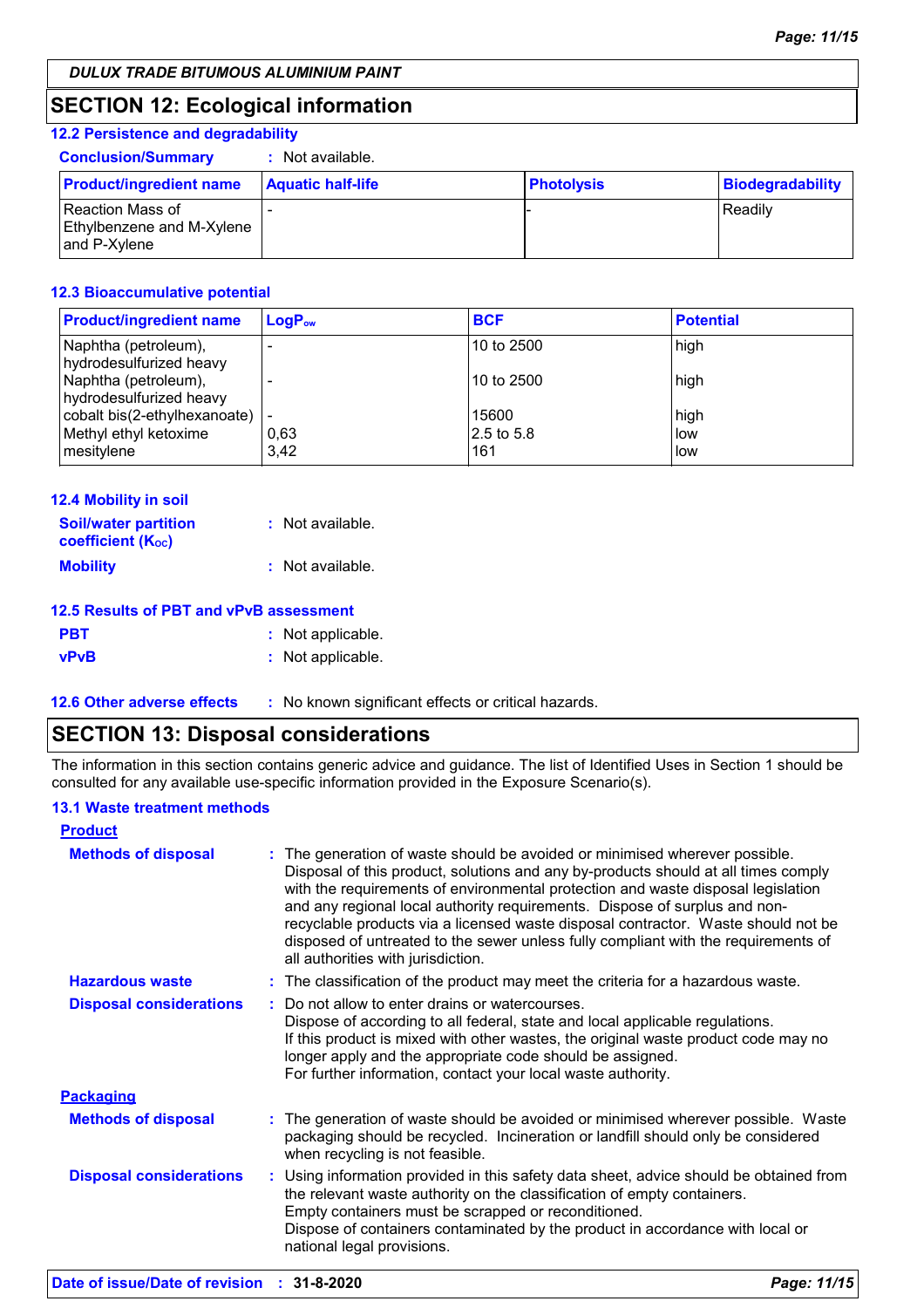# **SECTION 13: Disposal considerations**

| <b>Type of packaging</b>     |           | European waste catalogue (EWC)                                                                                                                                                                                                                                                                                                                                                                                                                                                                                                                                |
|------------------------------|-----------|---------------------------------------------------------------------------------------------------------------------------------------------------------------------------------------------------------------------------------------------------------------------------------------------------------------------------------------------------------------------------------------------------------------------------------------------------------------------------------------------------------------------------------------------------------------|
| <b>CEPE Paint Guidelines</b> | 15 01 10* | packaging containing residues of or contaminated by<br>hazardous substances                                                                                                                                                                                                                                                                                                                                                                                                                                                                                   |
| <b>Special precautions</b>   |           | : This material and its container must be disposed of in a safe way. Care should be<br>taken when handling emptied containers that have not been cleaned or rinsed out.<br>Empty containers or liners may retain some product residues. Vapour from product<br>residues may create a highly flammable or explosive atmosphere inside the<br>container. Do not cut, weld or grind used containers unless they have been cleaned<br>thoroughly internally. Avoid dispersal of spilt material and runoff and contact with<br>soil, waterways, drains and sewers. |

### **SECTION 14: Transport information**

### **Information pertaining to IATA and ADN is considered not relevant since the material is not packaged in the correct approved packaging required of these methods of transport.**

|                                                                                             | <b>ADR</b>                                                                                                                                                                                                             | <b>IMDG</b>                                                                                                                |
|---------------------------------------------------------------------------------------------|------------------------------------------------------------------------------------------------------------------------------------------------------------------------------------------------------------------------|----------------------------------------------------------------------------------------------------------------------------|
| 14.1 UN number                                                                              | <b>UN1263</b>                                                                                                                                                                                                          | <b>UN1263</b>                                                                                                              |
| 14.2 UN proper<br>shipping name                                                             | <b>PAINT</b>                                                                                                                                                                                                           | PAINT. Marine pollutant (Naphtha (petroleum),<br>hydrodesulfurized heavy, Naphtha (petroleum),<br>hydrodesulfurized heavy) |
| <b>14.3 Transport</b><br>hazard class(es)                                                   |                                                                                                                                                                                                                        |                                                                                                                            |
| <b>Class</b>                                                                                | 3                                                                                                                                                                                                                      | 3                                                                                                                          |
| <b>Subsidiary class</b>                                                                     |                                                                                                                                                                                                                        |                                                                                                                            |
| <b>14.4 Packing group</b>                                                                   | III                                                                                                                                                                                                                    | $\mathbf{III}$                                                                                                             |
| 14.5<br><b>Environmental</b><br>hazards                                                     |                                                                                                                                                                                                                        |                                                                                                                            |
| <b>Marine pollutant</b>                                                                     | Yes.                                                                                                                                                                                                                   | Yes.                                                                                                                       |
| <b>Marine pollutant</b><br><b>substances</b>                                                |                                                                                                                                                                                                                        | Naphtha (petroleum), hydrodesulfurized heavy,<br>Naphtha (petroleum), hydrodesulfurized heavy                              |
| <b>14.6 Special</b><br>precautions for<br>user                                              | Transport within user's premises: always<br>transport in closed containers that are upright<br>and secure. Ensure that persons transporting<br>the product know what to do in the event of an<br>accident or spillage. |                                                                                                                            |
| <b>HI/Kemler number</b>                                                                     | 30                                                                                                                                                                                                                     |                                                                                                                            |
| <b>Emergency</b><br>schedules (EmS)                                                         |                                                                                                                                                                                                                        | $F-E$ , S-E                                                                                                                |
| <b>14.7 Transport in bulk</b><br>according to Annex II of<br><b>MARPOL and the IBC Code</b> | : Not applicable.                                                                                                                                                                                                      |                                                                                                                            |
| <b>Additional</b><br><b>information</b>                                                     | The environmentally hazardous substance<br>mark is not required when transported in sizes<br>of $\leq 5$ L or $\leq 5$ kg.<br>Tunnel code (D/E)                                                                        | The marine pollutant mark is not required when<br>transported in sizes of $\leq$ 5 L or $\leq$ 5 kg.                       |
|                                                                                             | Date of issue/Date of revision : 31-8-2020                                                                                                                                                                             | Page: 12/15                                                                                                                |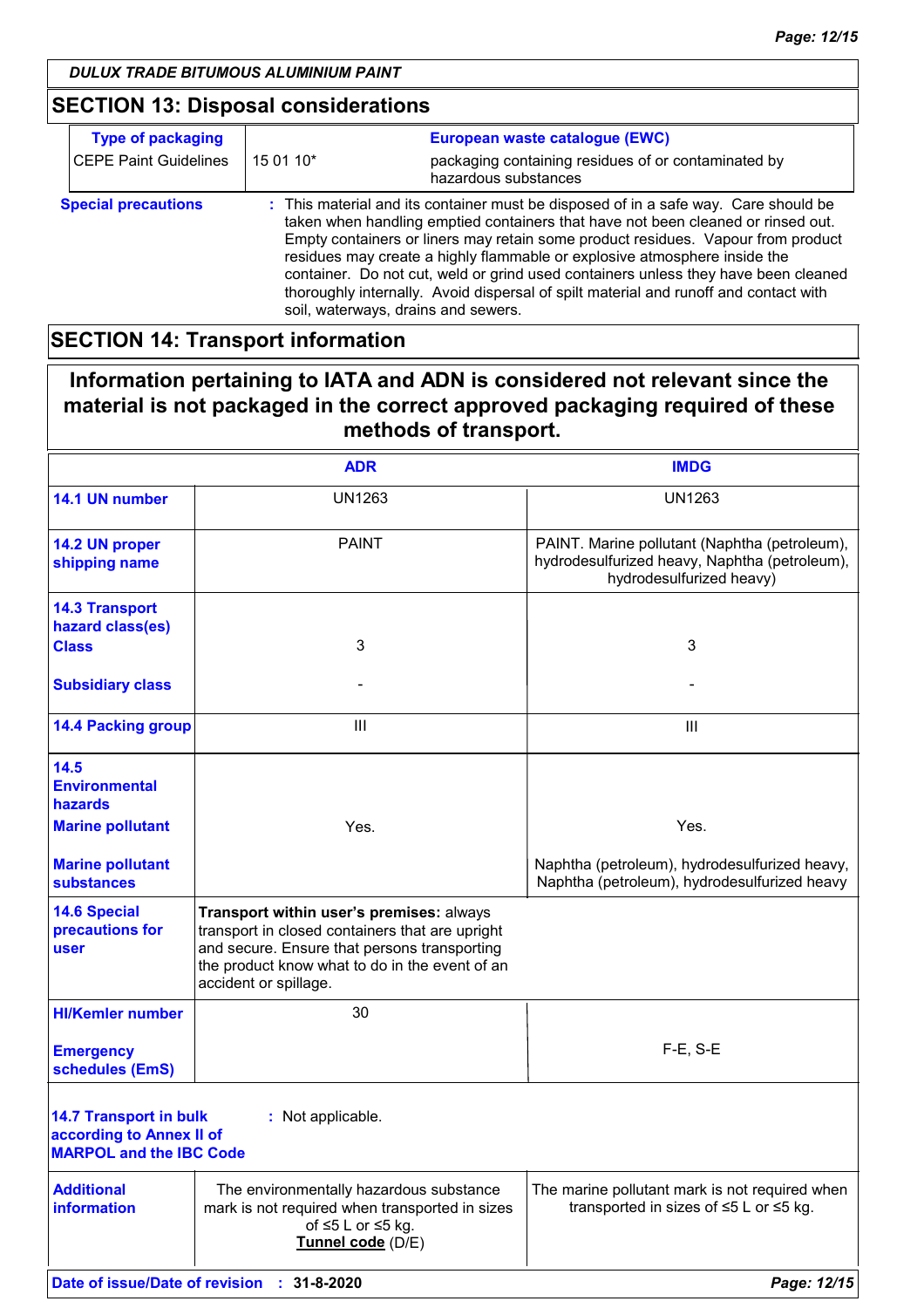### **Information pertaining to IATA and ADN is considered not relevant since the material is not packaged in the correct approved packaging required of these methods of transport.**

### **SECTION 15: Regulatory information**

| 15.1 Safety, health and environmental regulations/legislation specific for the substance or mixture                   |
|-----------------------------------------------------------------------------------------------------------------------|
| EU Regulation (EC) No. 1907/2006 (REACH)                                                                              |
| <b>Annex XIV - List of substances subject to authorisation</b>                                                        |
| <b>Annex XIV</b>                                                                                                      |
| None of the components are listed, or the component present is below its threshold.                                   |
| <b>Substances of very high concern</b>                                                                                |
| None of the components are listed, or the component present is below its threshold.                                   |
| <b>Annex XVII - Restrictions</b><br>: Not applicable.                                                                 |
| on the manufacture,                                                                                                   |
| placing on the market                                                                                                 |
| and use of certain<br>dangerous substances,                                                                           |
| mixtures and articles                                                                                                 |
| <b>Other EU regulations</b>                                                                                           |
| <b>VOC for Ready-for-Use</b><br>: Not applicable.                                                                     |
| <b>Mixture</b>                                                                                                        |
| <b>Industrial emissions</b><br>: Listed                                                                               |
| (integrated pollution                                                                                                 |
| prevention and control) -                                                                                             |
| Air                                                                                                                   |
| <b>Industrial emissions</b><br>: Listed                                                                               |
| (integrated pollution                                                                                                 |
| prevention and control) -<br><b>Water</b>                                                                             |
| Ozone depleting substances (1005/2009/EU)                                                                             |
| Not listed.                                                                                                           |
|                                                                                                                       |
| Prior Informed Consent (PIC) (649/2012/EU)                                                                            |
| Not listed.                                                                                                           |
| <b>Seveso Directive</b>                                                                                               |
| This product may add to the calculation for determining whether a site is within the scope of the Seveso Directive on |
| major accident hazards.                                                                                               |
| <b>International regulations</b>                                                                                      |
| <b>Chemical Weapon Convention List Schedules I, II &amp; III Chemicals</b>                                            |
| Not listed.                                                                                                           |
| <b>Montreal Protocol (Annexes A, B, C, E)</b>                                                                         |
| Not listed.                                                                                                           |
| <b>Stockholm Convention on Persistent Organic Pollutants</b>                                                          |
| Not listed.                                                                                                           |
|                                                                                                                       |
| <b>Rotterdam Convention on Prior Informed Consent (PIC)</b>                                                           |
| Not listed.                                                                                                           |
| <b>UNECE Aarhus Protocol on POPs and Heavy Metals</b>                                                                 |
| Not listed.                                                                                                           |
|                                                                                                                       |
| : No Chemical Safety Assessment has been carried out.<br><b>15.2 Chemical safety</b>                                  |
| assessment                                                                                                            |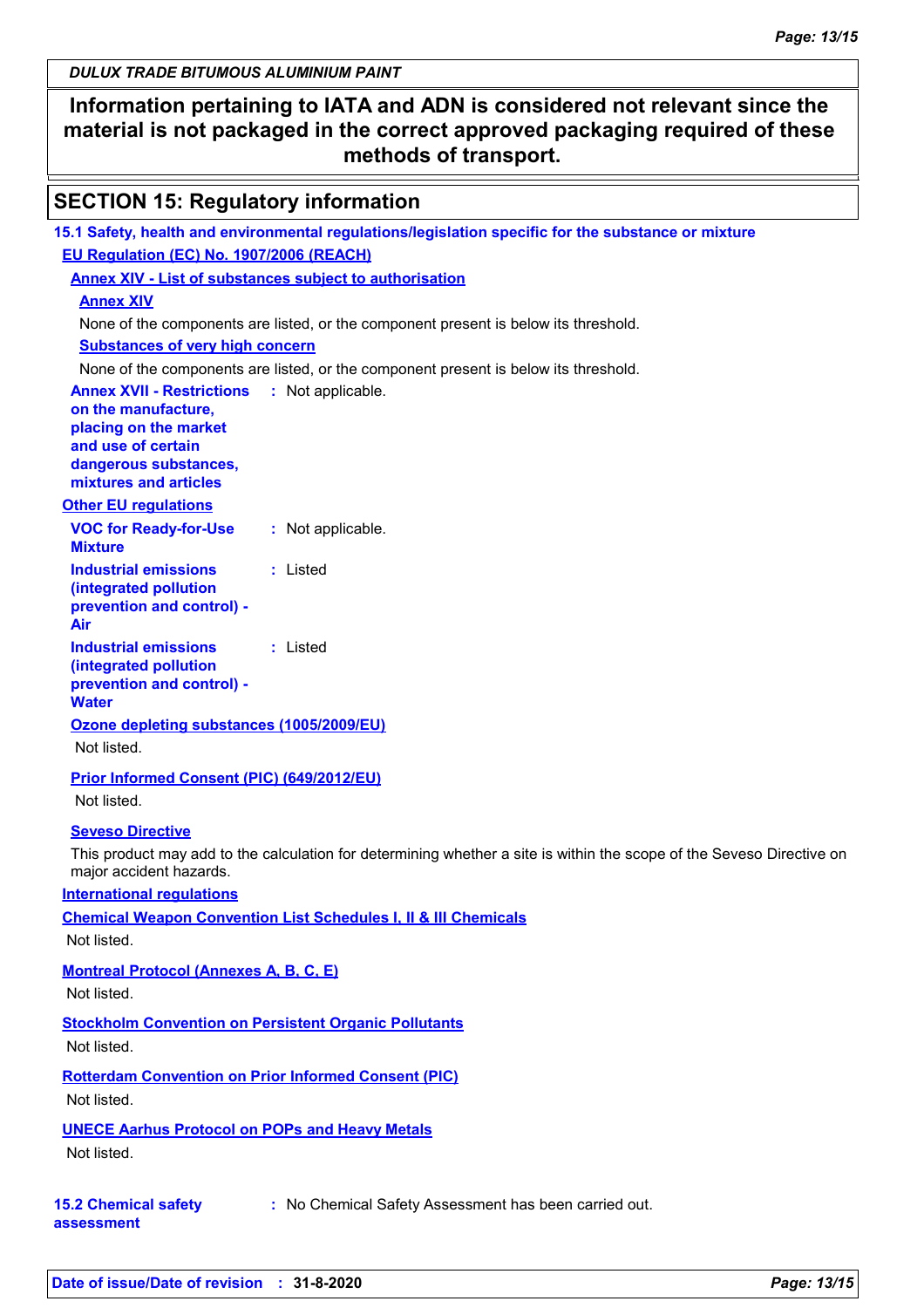### **SECTION 16: Other information**

#### **CEPE code :** 1

|  | $\nabla$ Indicates information that has changed from previously issued version. |  |  |  |
|--|---------------------------------------------------------------------------------|--|--|--|
|--|---------------------------------------------------------------------------------|--|--|--|

|  | <b>Abbreviations and acronyms : ATE = Acute Toxicity Estimate</b>             |
|--|-------------------------------------------------------------------------------|
|  | CLP = Classification, Labelling and Packaging Regulation [Regulation (EC) No. |
|  | 1272/2008]                                                                    |
|  | DMEL = Derived Minimal Effect Level                                           |
|  | DNEL = Derived No Effect Level                                                |
|  | EUH statement = CLP-specific Hazard statement                                 |
|  | PBT = Persistent, Bioaccumulative and Toxic                                   |
|  | PNEC = Predicted No Effect Concentration                                      |
|  | <b>RRN = REACH Registration Number</b>                                        |
|  | vPvB = Very Persistent and Very Bioaccumulative                               |

#### **Procedure used to derive the classification according to Regulation (EC) No. 1272/2008 [CLP/GHS]**

| <b>Classification</b>   | <b>Justification</b>  |
|-------------------------|-----------------------|
| Flam. Liq. 3, H226      | On basis of test data |
| <b>ISTOT SE 3. H336</b> | Calculation method    |
| <b>ISTOT RE 2. H373</b> | Calculation method    |
| Aquatic Chronic 2, H411 | Calculation method    |

#### **Full text of abbreviated H statements**

| H226         | Flammable liquid and vapour.                             |
|--------------|----------------------------------------------------------|
| H304         | May be fatal if swallowed and enters airways.            |
| H312         | Harmful in contact with skin.                            |
| H315         | Causes skin irritation.                                  |
| H317         | May cause an allergic skin reaction.                     |
| H318         | Causes serious eye damage.                               |
| H319         | Causes serious eye irritation.                           |
| H332         | Harmful if inhaled.                                      |
| H335         | May cause respiratory irritation.                        |
| H336         | May cause drowsiness or dizziness.                       |
| H351         | Suspected of causing cancer.                             |
| H361f (oral) | Suspected of damaging fertility if swallowed.            |
| H373         | May cause damage to organs through prolonged or repeated |
|              | exposure.                                                |
| H400         | Very toxic to aquatic life.                              |
| H411         | Toxic to aquatic life with long lasting effects.         |
| H412         | Harmful to aquatic life with long lasting effects.       |
|              |                                                          |

# **Full text of classifications [CLP/GHS]**

| Acute Tox. 4, H312<br>Acute Tox. 4, H332<br>Aquatic Acute 1, H400<br>Aquatic Chronic 2, H411<br>Aquatic Chronic 3, H412<br>Asp. Tox. 1, H304<br>Carc. 2, H351 |                   | ACUTE TOXICITY (dermal) - Category 4<br><b>ACUTE TOXICITY (inhalation) - Category 4</b><br>SHORT-TERM (ACUTE) AQUATIC HAZARD - Category 1<br>LONG-TERM (CHRONIC) AQUATIC HAZARD - Category 2<br>LONG-TERM (CHRONIC) AQUATIC HAZARD - Category 3<br><b>ASPIRATION HAZARD - Category 1</b><br><b>CARCINOGENICITY - Category 2</b> |
|---------------------------------------------------------------------------------------------------------------------------------------------------------------|-------------------|---------------------------------------------------------------------------------------------------------------------------------------------------------------------------------------------------------------------------------------------------------------------------------------------------------------------------------|
| EUH066                                                                                                                                                        |                   | Repeated exposure may cause skin dryness or cracking.                                                                                                                                                                                                                                                                           |
| Eye Dam. 1, H318<br>Eye Irrit. 2, H319                                                                                                                        |                   | SERIOUS EYE DAMAGE/EYE IRRITATION - Category 1<br>SERIOUS EYE DAMAGE/EYE IRRITATION - Category 2                                                                                                                                                                                                                                |
| Flam. Liq. 3, H226                                                                                                                                            |                   | FLAMMABLE LIQUIDS - Category 3                                                                                                                                                                                                                                                                                                  |
| Repr. 2, H361f (oral)<br>Skin Irrit. 2, H315                                                                                                                  |                   | REPRODUCTIVE TOXICITY (Fertility) (oral) - Category 2<br>SKIN CORROSION/IRRITATION - Category 2                                                                                                                                                                                                                                 |
| Skin Sens. 1, H317                                                                                                                                            |                   | SKIN SENSITISATION - Category 1                                                                                                                                                                                                                                                                                                 |
| <b>STOT RE 2, H373</b>                                                                                                                                        |                   | SPECIFIC TARGET ORGAN TOXICITY - REPEATED<br><b>EXPOSURE - Category 2</b>                                                                                                                                                                                                                                                       |
| STOT SE 3, H335                                                                                                                                               |                   | SPECIFIC TARGET ORGAN TOXICITY - SINGLE EXPOSURE<br>(Respiratory tract irritation) - Category 3                                                                                                                                                                                                                                 |
| STOT SE 3, H336                                                                                                                                               |                   | SPECIFIC TARGET ORGAN TOXICITY - SINGLE EXPOSURE<br>(Narcotic effects) - Category 3                                                                                                                                                                                                                                             |
| <b>Date of printing</b>                                                                                                                                       | $: 1 - 9 - 2020$  |                                                                                                                                                                                                                                                                                                                                 |
| Date of issue/ Date of<br>revision                                                                                                                            | $: 31 - 8 - 2020$ |                                                                                                                                                                                                                                                                                                                                 |

**Date of issue/Date of revision : 31-8-2020** *Page: 14/15*